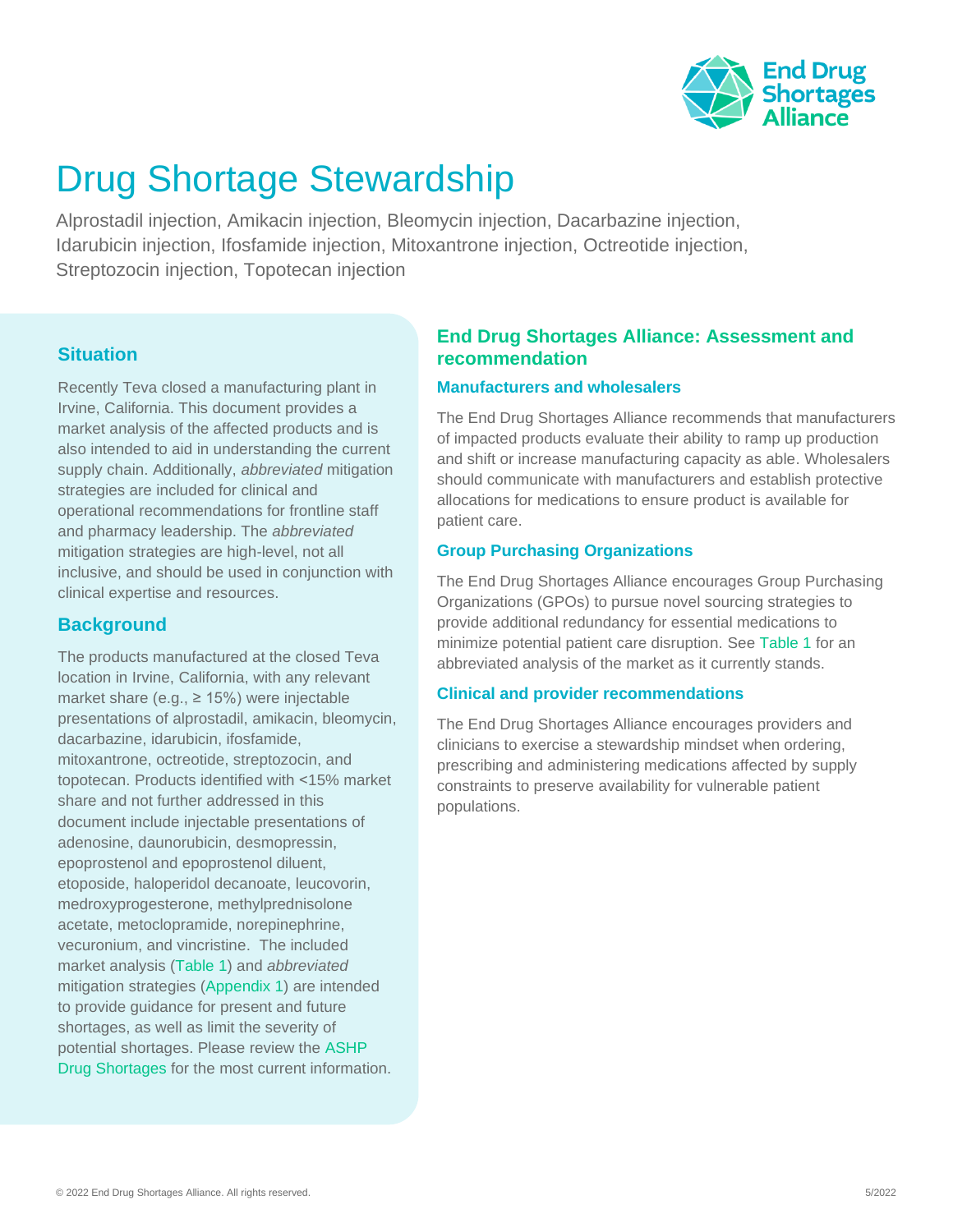| <b>Druga</b>        | <b>Essential</b><br>medicationb | <b>Additional suppliers</b>                                 | <b>Estimated supplier market</b><br>sharef | <b>Shortage</b><br>per ASHPh | <b>Estimated level</b><br>of impact<br>(national) <sup>i</sup> |
|---------------------|---------------------------------|-------------------------------------------------------------|--------------------------------------------|------------------------------|----------------------------------------------------------------|
| <b>Alprostadil</b>  | Yesc                            | Pfizer                                                      | Teva (~20%)                                | <b>No</b>                    | Mediumi                                                        |
| <b>Amikacin</b>     | <b>No</b>                       | Avet, Fresenius Kabi,<br>Hikma, Sagent                      | Teva (~16%)                                | <b>No</b>                    | Low                                                            |
| <b>Bleomycin</b>    | Yes                             | Fresenius Kabi,<br>Hikma, Meitheal,<br>Northstar Rx, Pfizer | For 15 IU:<br>Teva (~16%)                  | <b>No</b>                    | Low                                                            |
| <b>Dacarbazine</b>  | Yes                             | Fresenius Kabi,<br>Hikma                                    | Teva (~19%)                                | Yes                          | Mediumi                                                        |
| <b>Idarubicin</b>   | <b>No</b>                       | Pfizer, Hikma                                               | Teva (~24%)                                | <b>No</b>                    | Low                                                            |
| <b>Ifosfamide</b>   | Yes                             | Baxter, Fresenius<br>Kabi, Hikma                            | Teva $(-17%)$                              | <b>No</b>                    | Low                                                            |
| <b>Mitoxantrone</b> | <b>No</b>                       | Fresenius Kabi, Pfizer                                      | Teva (~16%)                                | <b>No</b>                    | Low                                                            |
| <b>Octreotide</b>   | Yes                             | Fresenius, Hikma,<br>Novartis, Sagent,<br><b>Viatris</b>    | For 100 mcg/mL:<br>Teva (~27%)             | Yes                          | Mediumi                                                        |
| <b>Streptozocin</b> | <b>No</b>                       | N/a                                                         | Teva (100%)                                | <b>No</b>                    | High <sup>k</sup>                                              |
| <b>Topotecan</b>    | <b>No</b>                       | Accord, Fresenius,<br>Novartis, Pfizer,<br>Viatris          | Teva (~15%)                                | <b>No</b>                    | Low                                                            |

# **[Table 1.](#page-0-0) Market analysis of affected products**

a Injectable presentations

<sup>b</sup> Identified essential medications. To access the latest update, please visit [https://www.vizientinc.com/-](https://www.vizientinc.com/-/media/documents/sitecorepublishingdocuments/public/essential_meds.pdf)

[/media/documents/sitecorepublishingdocuments/public/essential\\_meds.pdf.](https://www.vizientinc.com/-/media/documents/sitecorepublishingdocuments/public/essential_meds.pdf) 

c Identified as having a disproportionate impact on the pediatric population in times of supply disruption f IQVIA; 2022 data encompasses Jan-Feb only; 0% market share if unspecified

<sup>g</sup> Specific to the 200 mg vials

<sup>h</sup> As of April 2020

<sup>i</sup> Estimated level of impact is based upon an analysis of fill rates, market share, contract status, therapeutic alternatives, and additional market insights

<sup>j</sup> Suppliers indicate being able to meet current market demands and/or are potentially increasing production to manage any impact

<span id="page-1-0"></span><sup>k</sup> The FDA is working to potentially introduce additional supply of streptozocin to the US market through importation of international formulation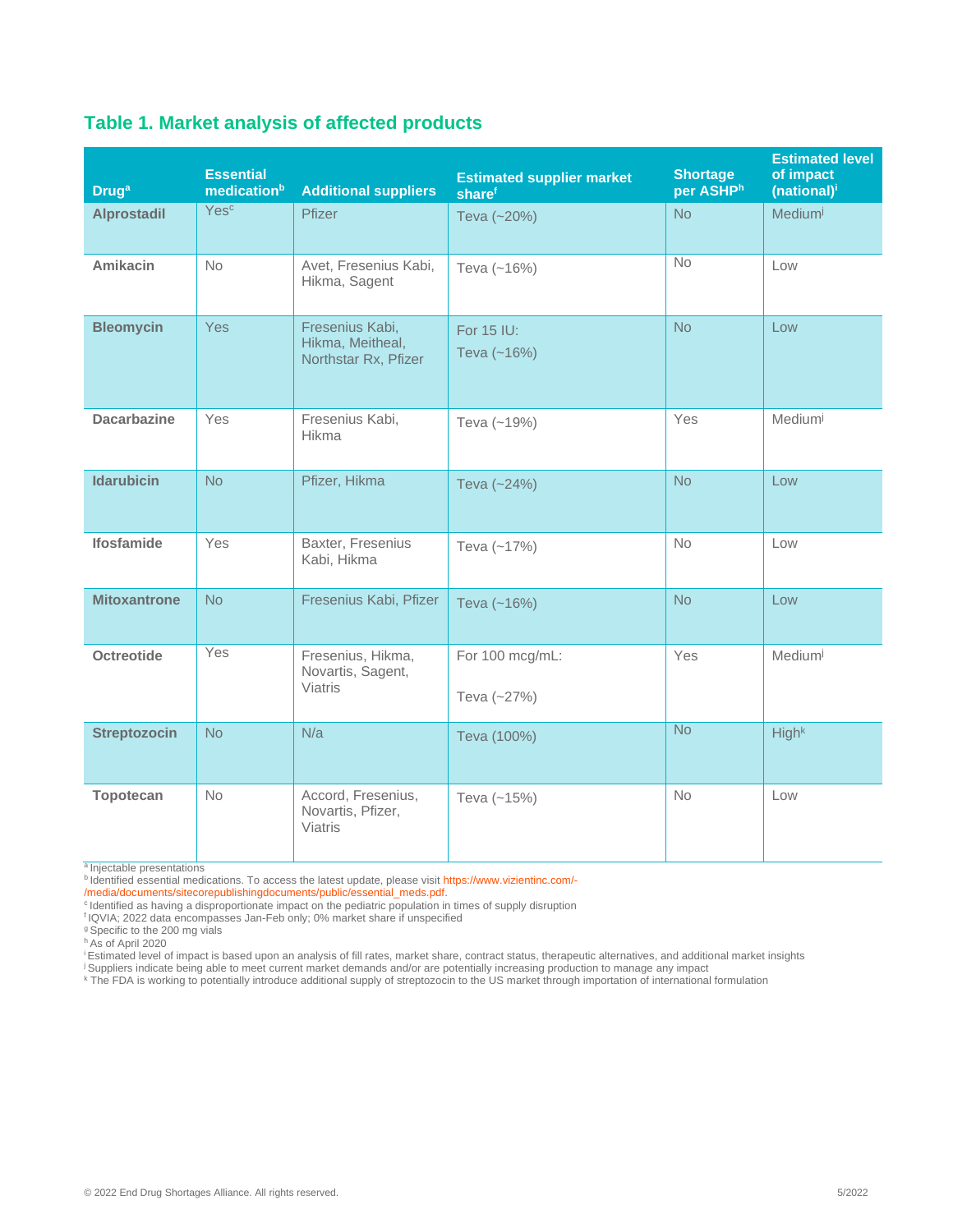# **Appendix 1. Abbreviated mitigation strategies of affected products**

# **Alprostadil injection**

# **Assessment**

For neonatal patients, IV alprostadil is utilized for maintenance of ductus arteriosus patency. For adults, IV alprostadil is utilized for erectile dysfunction and treatment of Raynaud's phenomenon.

#### **Recommendation**

**Clinical**

- 1) Reserve IV alprostadil for ductus arteriosus patency maintenance in ductal dependent neonates.
- 2) Utilize alprostadil urethral suppository for erectile dysfunction in adults.

## **Operational**

- 1. Implement changes in the electronic health record to restrict usage to neonatal patients.
- 2. Prioritize and mitigate clinical barriers to scheduling congenital heart disease surgeries to reduce duration of usage of IV alprostadil.
- 3. Evaluate utilization trends in automatic dispensing cabinets and shift inventory as able to prevent expiration and maximize availability where needed most. If inventory becomes critically low, pull available stock to inpatient pharmacy for inventory control. Limit transport inventory to smallest, reasonable quantity.
- 4. For IV alprostadil, batch doses if multiple patients are on this therapy to reduce wastage. Pharmacy should compound all doses in the inpatient pharmacy when possible. Use smallest syringe/bag size depending on the rate of infusion to minimize waste.

# **Amikacin injection**

#### **Assessment**

Amikacin is an aminoglycoside antibiotic that is primarily used for the treatment of serious infections caused by gram-negative organisms. Amikacin also has activity against *Mycobacterium* species.

#### **Recommendation**

### **Clinical**

- 1) Utilize alternative antibiotic (e.g., tobramycin, gentamicin, 3rd or 4th generation cephalosporin, antipseudomonal penicillin, carbapenem) for empiric or directed therapy based on typical pathogens or culture & susceptibilities.
- 2) Consider restricting use of amikacin based on susceptibility.

#### **Operational**

1) Implement changes in the electronic health record to direct providers to utilize alternative antibiotics as clinically appropriate.

#### **Bleomycin injection**

#### **Assessment**

Bleomycin is utilized for treatment of head and neck cancers, Hodgkin's lymphoma, malignant pleural effusion, and testicular cancer. There are also data to support its use in germ cell tumors and refractory, high-risk gestational trophoblastic neoplasia.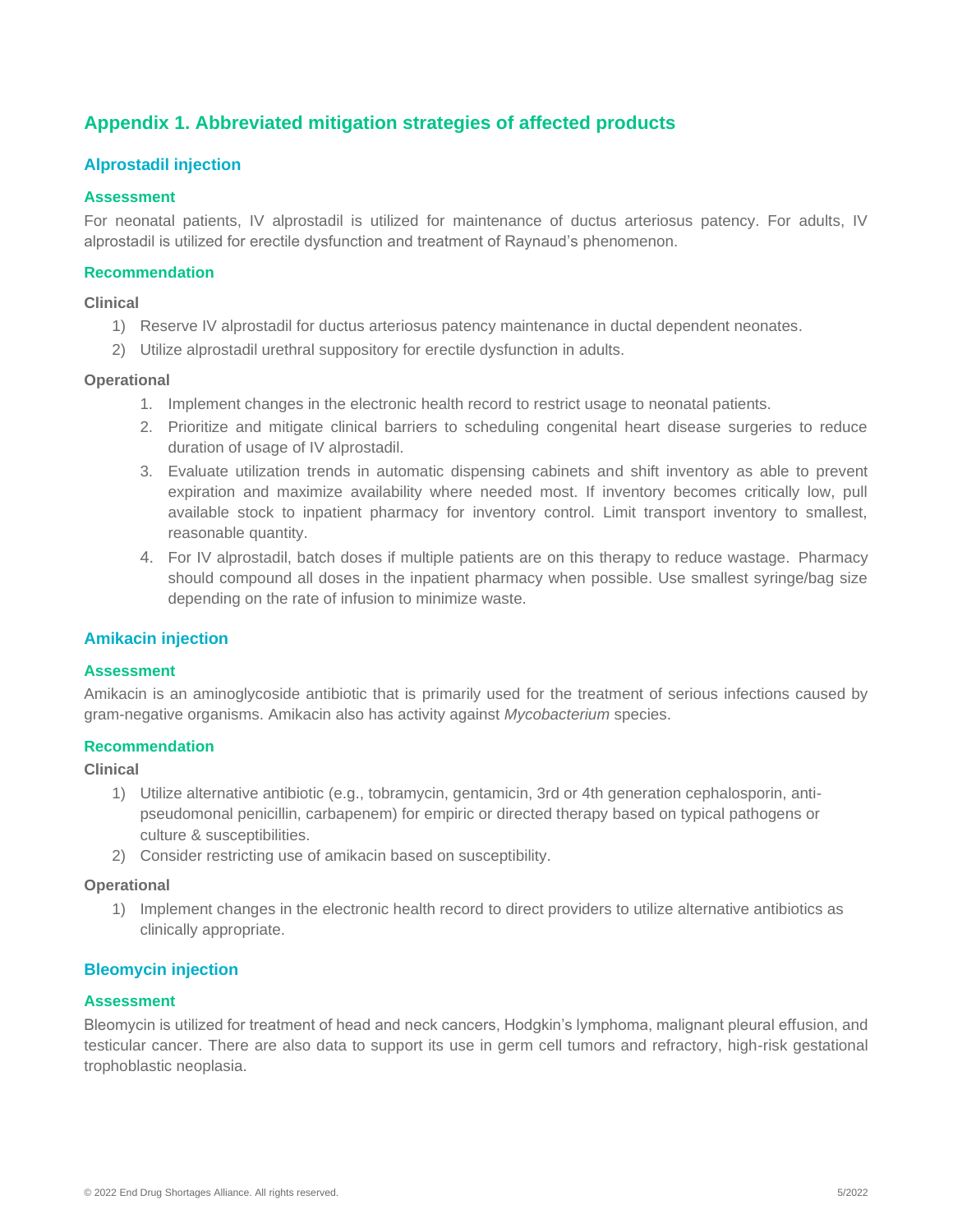## **Recommendation**

## **Clinical**

- 1) Evaluate and assess the use of other chemotherapy agents on a patient-to-patient basis, as clinically appropriate.
- 2) Prioritize inventory for ongoing therapy and evaluate other regimens for new starts.
- 3) Consult with institutional oncology specialists to determine appropriate course of action.

#### **Operational**

1) Schedule doses for patients at similar times to maximize vial usage and reduce wastage.

# **Dacarbazine injection**

#### **Assessment**

Dacarbazine is utilized for Hodgkin's lymphoma, metastatic malignant melanoma, and advanced or metastatic softtissue sarcomas. There is also data to support its use in advanced or metastatic medullary thyroid cancer, advanced pancreatic neuroendocrine tumors, and malignant pheochromocytoma.

#### **Recommendation**

**Clinical**

- 1) Evaluate and assess the use of other chemotherapy agents on a patient-to-patient basis, as clinically appropriate.
- 2) Prioritize inventory for ongoing therapy and evaluate other regimens for new starts.
- **3)** Consult with institutional oncology specialists to determine appropriate course of action.

#### **Operational**

1) Schedule doses for patients at similar times to maximize vial usage and reduce wastage.

## **Idarubicin injection**

#### **Assessment**

Idarubicin is utilized for treatment of acute myeloid leukemia, in combination with other chemotherapy agents.

## **Recommendation**

#### **Clinical**

- 1) Evaluate and assess the use of other chemotherapy agents, such as daunorubicin, on a patient-to-patient basis, as clinically appropriate.
- 2) Prioritize inventory for ongoing therapy and evaluate other regimens for new starts.
- 3) Consult with institutional oncology specialists to determine appropriate course of action.

#### **Operational**

1) Schedule doses for patients at similar times to maximize vial usage and reduce wastage.

#### **Ifosfamide injection**

#### **Assessment**

Ifosfamide is utilized as 3rd-line treatment for germ cell testicular cancer, in combination with other chemotherapy agents. To be administered in combination with mesna for prophylaxis of hemorrhagic cystitis.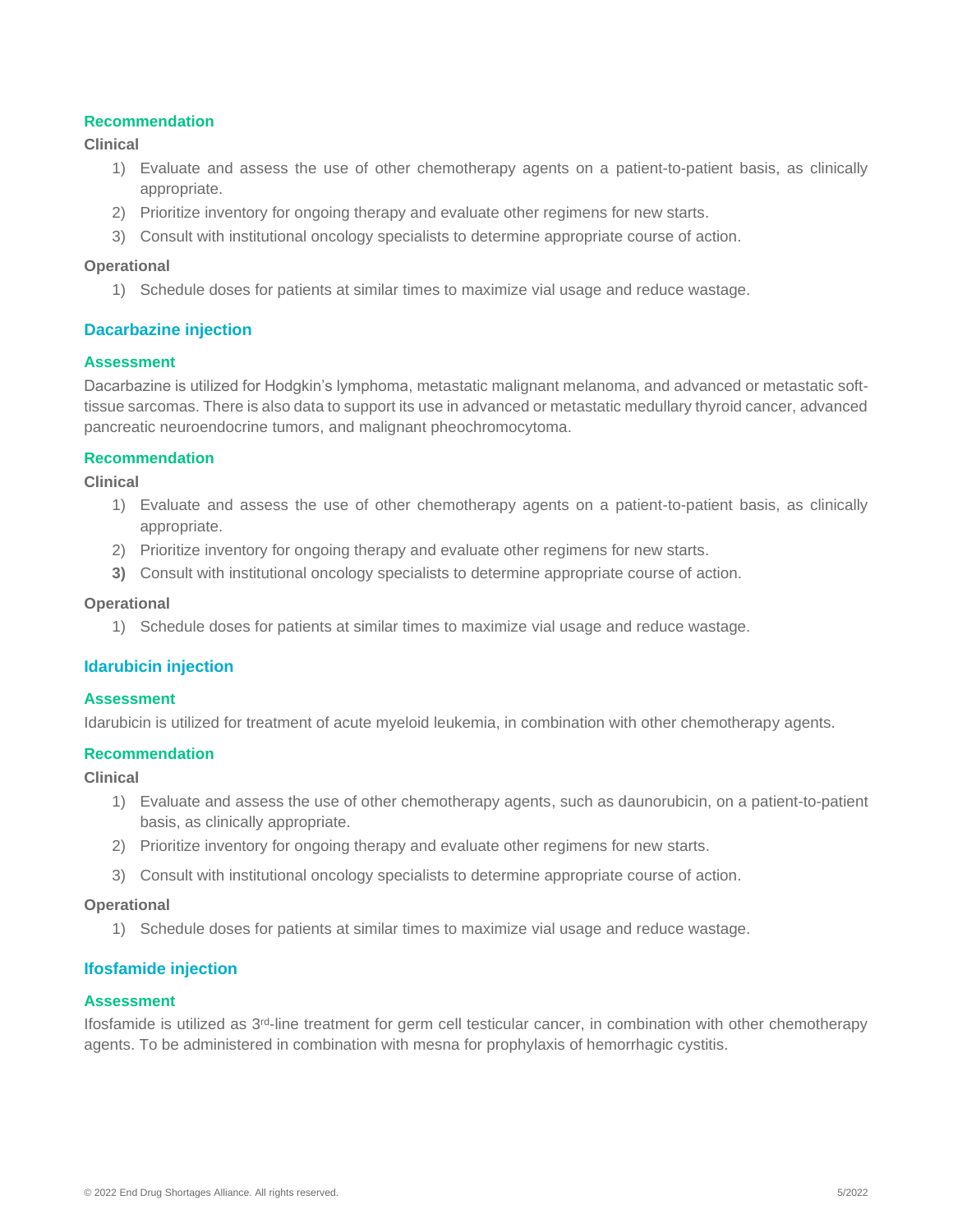## **Recommendation**

## **Clinical**

- 1) Evaluate and assess the use of other chemotherapy agents, on a patient-to-patient basis, as clinically appropriate.
- 2) Prioritize inventory for ongoing therapy and evaluate other regimens for new starts.
- 3) Consult with institutional oncology specialists to determine appropriate course of action.

#### **Operational**

1) Schedule doses for patients at similar times to maximize vial usage and reduce wastage.

# **Mitoxantrone injection**

#### **Assessment**

Mitoxantrone is utilized for treatment of acute myeloid leukemia, relapsing or secondary progressive multiple sclerosis, and prostate cancer. There are also data to support its use in relapsed or refractory acute lymphoblastic leukemia, relapsed or refractory acute myeloid leukemia, newly diagnosed acute promyelocytic leukemia, conditioning regimen of autologous hematopoietic stem cell transplantation, Hodgkin's lymphoma, and relapse or refractory non-Hodgkin's lymphoma.

#### **Recommendation**

#### **Clinical**

- 1) For relapsing or secondary progressive multiple sclerosis, consider other disease-modifying therapies such as monoclonal antibodies (e.g., ocrelizumab, rituximab, natalizumab, ofatumumab, and alemtuzumab), oral options (e.g., siponimod, fingolimod, ozanimod, ponesimod, dimethyl fumarate, diroximel fumarate, monomethyl fumarate, teriflunomide, and cladribine), and others.
- 2) Evaluate and assess the use of other chemotherapy agents, on a patient-to-patient basis, as clinically appropriate.
- 3) Prioritize inventory for ongoing therapy and evaluate other regimens for new starts.
- 4) Consult with institutional oncology specialists to determine appropriate course of action.

#### **Operational**

1) Schedule doses for patients at similar times to maximize vial usage and reduce wastage.

# **Octreotide injection**

#### **Assessment**

Octreotide is primarily utilized for acute gastroesophageal variceal hemorrhage, hepatorenal syndrome (HRS), highoutput gastroenteropancreatic fistulas, prevention and treatment of carcinoid crisis, sulfonylurea-induced hypoglycemia, vasoactive intestinal peptide-secreting gastroenteropancreatic neuroendocrine tumors (VIPomas), and acromegaly.

#### **Recommendation**

#### **Clinical**

- 1) Reserve octreotide for IV administration to treat acute gastroesophageal variceal hemorrhage.
- 2) Reserve octreotide for SUBQ administration to treat HRS, high-output gastroenteropancreatic fistulas, prevention and treatment of carcinoid crisis, and sulfonylurea-induced hypoglycemia (not responsive to dextrose or glucagon).
- 3) Utilize LAR depot for vasoactive intestinal peptide-secreting gastroenteropancreatic neuroendocrine tumors (VIPomas) and acromegaly.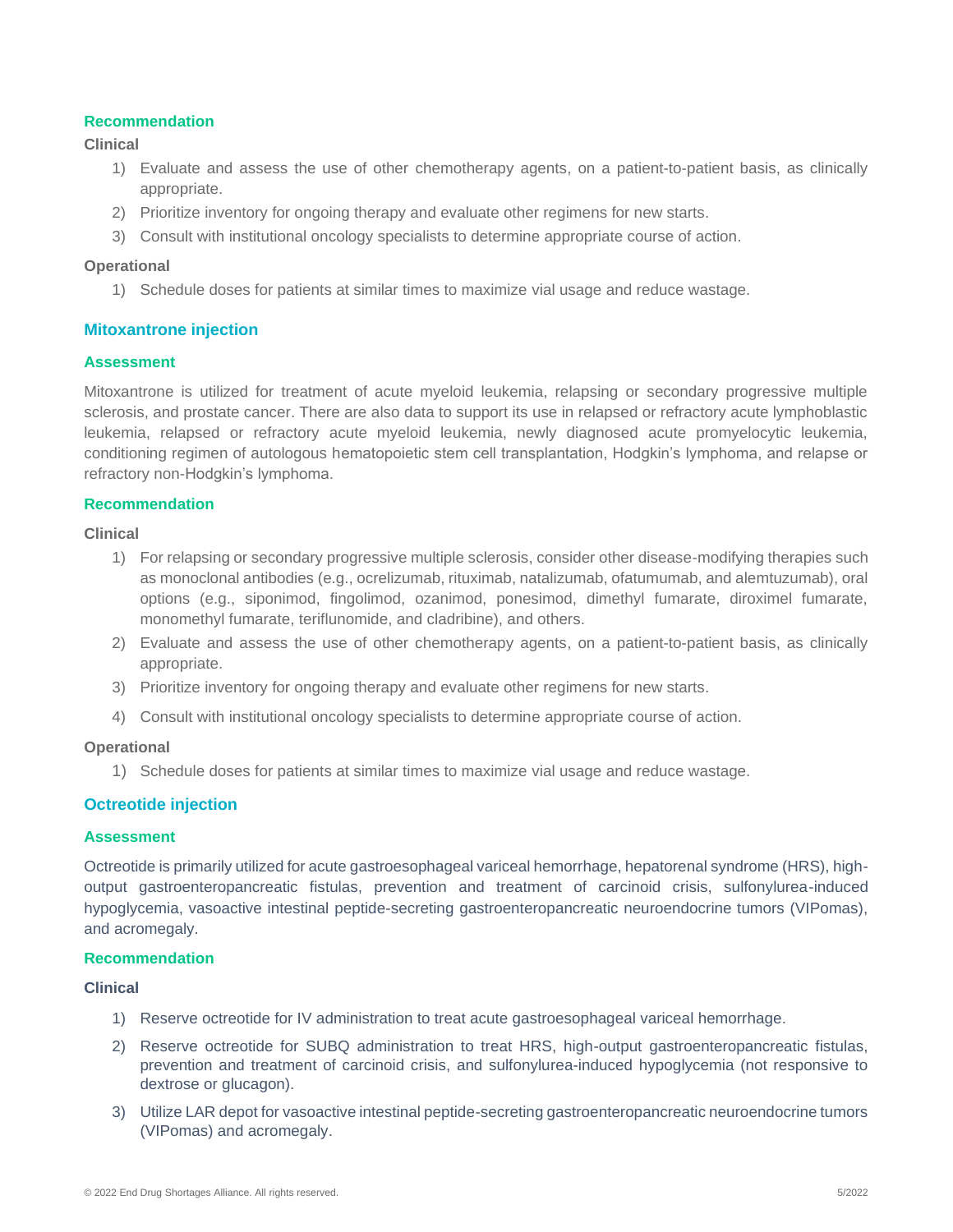#### **Operational**

- 1) Implement changes in the electronic health record to restrict IV usage to acute gastroesophageal variceal hemorrhage and SUBQ usage to the indications above.
- 2) Evaluate utilization trends in automatic dispensing cabinets and shift inventory as able to prevent expiration and maximize availability where needed most.
- 3) For IV or SUBQ octreotide, batch doses in the inpatient pharmacy to reduce wastage.
- 4) If inventory becomes critically low, pull available stock to inpatient pharmacy for inventory control.

#### **Streptozocin injection**

## **Assessment**

For adults, streptozocin is utilized for pancreatic neuroendocrine tumors. There is also data to support its use in metastatic adrenocortical carcinoma and gastrointestinal neuroendocrine tumors.

#### **Recommendation**

**Clinical** 

- 1) Reserve streptozocin for patients with metastatic islet cell carcinoma of the pancreas.
- 2) Evaluate and assess the utilization of dacarbazine and temozolomide-based regimens, and oxaliplatincontaining regimens, as clinically appropriate.
- 3) Prioritize inventory for ongoing therapy and evaluate other regimens for new starts.
- 4) Consult with institutional oncology specialists to determine appropriate course of action.

#### **Operational**

- 1) Implement changes in the electronic health record to restrict usage to pancreatic neuroendocrine tumors.
- 2) Assess inventory and determine expiration dating of product on-hand.
- 3) Monitor for potential short-term importation of an international formulation of streptozocin.

#### **Topotecan injection**

#### **Assessment**

Topotecan is utilized for treatment of recurrent or persistent cervical cancer, metastatic ovarian cancer, relapsed or progressive small cell lung cancer. There are also data to support its use for Ewing sarcoma, high-risk myelodysplastic syndromes, metastatic ovarian cancer, relapsed or refractory primary CNS lymphoma, and rhabdomyosarcoma.

#### **Recommendation**

**Clinical**

- 1) Reserve IV topotecan for patients unable to utilize oral therapy, or for whom oral therapy may not be clinically appropriate.
- 2) Assess and evaluate once weekly dosing of IV topotecan, as clinically appropriate, to conserve inventory.
- 3) Evaluate and assess the use of other chemotherapy agents, on a patient-to-patient basis, as clinically appropriate.
- 4) Prioritize inventory for ongoing therapy and evaluate other regimens for new starts.
- 5) Consult with institutional oncology specialists to determine appropriate course of action.